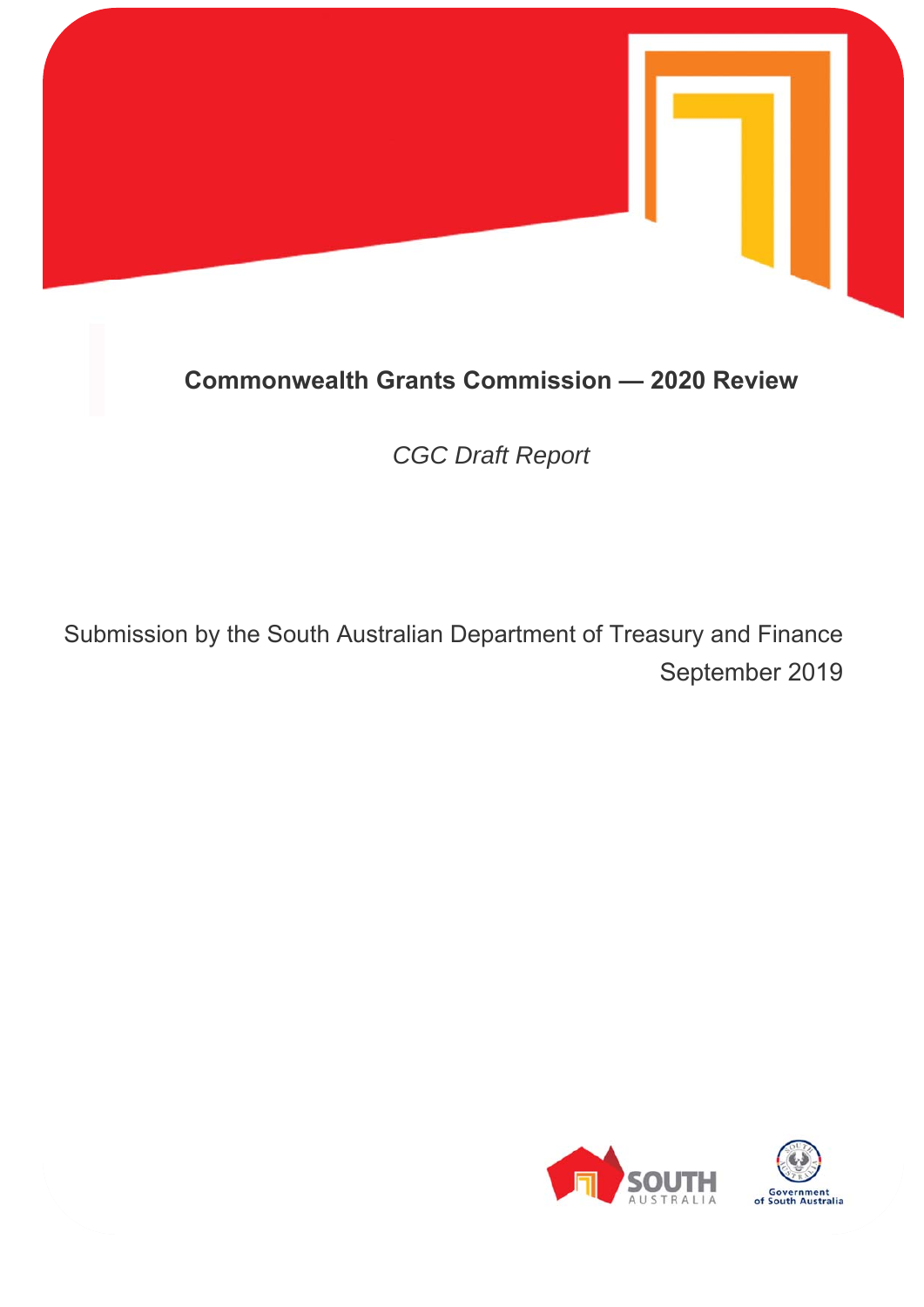# **EXECUTIVE SUMMARY**

South Australia has the following positions/views on the assessment approaches proposed in the 2020 Draft Report:

**Supporting principles** - The 2015 Review definition of the principle of Horizontal Fiscal Equalisation (HFE) should be retained without modification as the Commonwealth's legislated changes to GST distribution arrangements should not alter the fundamental concept of HFE.

**Land tax** - The Commission should request further information from states that have interest based aggregation arrangements in order to reconsider the need to retain any discount in the Land tax assessment. Fire and Emergency Services Levies (FESLs) should be assessed as a form of tax, based on capital values with application of a suitable discount.

**Stamp duty on conveyances** – The Commission should regularly monitor whether the separate assessment of stamp duty on the transfer of motor vehicles is material given the introduction of luxury vehicle surcharges in some jurisdictions.

**Insurance duty** – The Commission should be consistent with its treatment of duty on Compulsory Third Party (CTP) insurance premiums – if CTP premiums are removed from the insurance base, the corresponding duty should also be removed.

**Schools** – The proposed regression models do not seem to fully reflect the way schools are funded and have produced some counter-intuitive results, especially in relation to students from low-SES backgrounds. The Commission should consider the use of a single regression model based on both government school and nongovernment school data. Combining data from the two sectors may remove a sampling bias which is considered to be distorting the results when the sectors are separately modelled. This modelling could be used for the assessment of state funded government and non-government schools. If this approach is not considered suitable, the Commission may want to consider whether other variables (eg concentrations of low SES students) should be incorporated into the proposed regression model to better reflect how states fund schools. The Commission should also reconsider the assessment of school transport expenses in the urban transport component of the Transport assessment. The drivers of student transport are different to drivers of non-student transport. The application of the wage cost adjustment to the Schools assessment should also be re-examined. School funding arrangements use nationally consistent wage amounts.

**Welfare** – The Commission should assess non-NDIS disability expenses in the Other welfare component as the drivers of Other welfare (socio-economic disadvantage) are relevant for states' disability expenditure.

**Roads** – The Commission should include the Strzelecki Track on the assessed rural road network as this road is the only road link to the Cooper Basin gas/petroleum fields.

**Transport** - The Commission should address any data concerns it has about its new urban transport regression model through the application of a discount, rather than through the use of a blended assessment. This is more consistent with the Commission's established assessment framework and would provide a more transparent and appropriate response to data concerns. South Australia continues to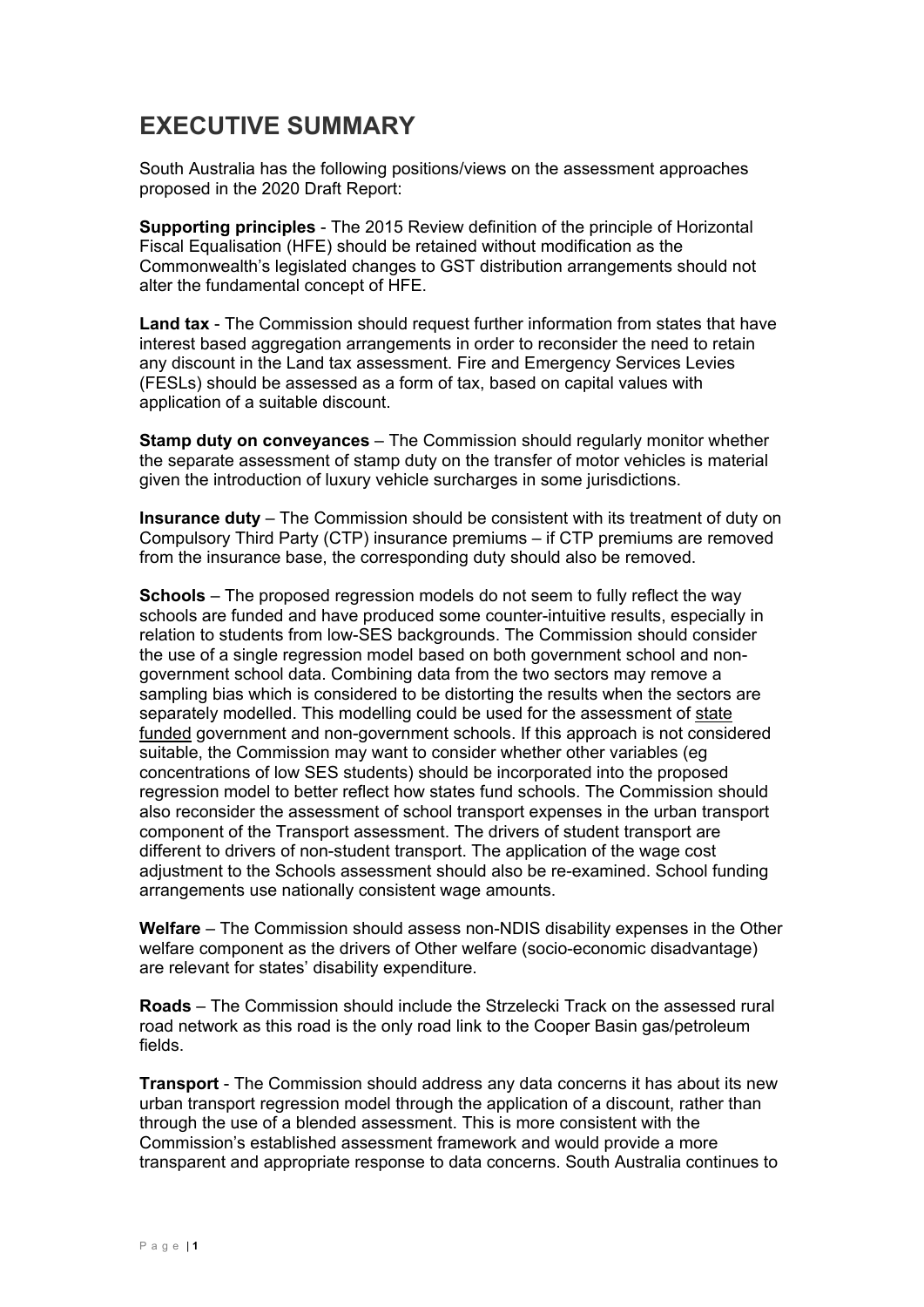have concerns about the lack of high-density population data points and believes that is justification for further discounting.

**Services to Industry** - South Australia believes that sector size for mining activities should be based on the number of operating mines as this provides a more accurate indicator of a state's regulatory task. Value of mining output is not appropriate as this measure simply reflects the number of large-output mines in a jurisdiction which is small when compared to the total number of mines in any state. In addition, the influence of uranium mining regulation should be reflected.

**Wage costs -** There is sufficient uncertainty with the conceptual validity of the wage cost assessment to support a reduction in the distributional impact of this assessment. Movements in private sector wages are not an accurate indicator of movements in public sector wages.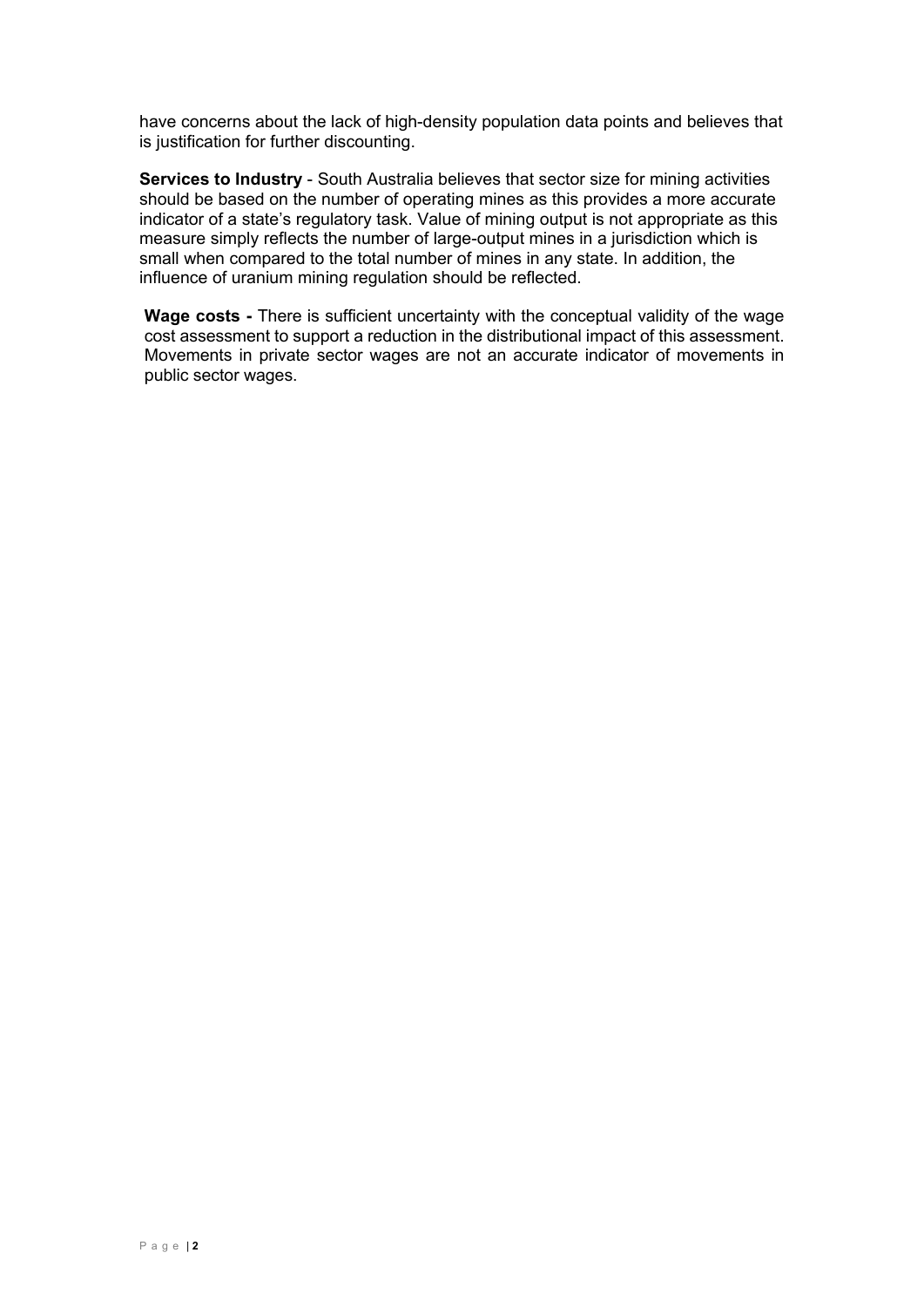# **INTRODUCTION**

South Australia remains a strong supporter of horizontal fiscal equalisation (HFE) and the Commonwealth Grants Commission's (CGC's) role as the independent body responsible for developing the recommended GST distribution relativities to give effect to HFE.

It is acknowledged that the Commonwealth's legislated changes to GST distribution arrangements have resulted in a disconnect between the relativities calculated on the basis of HFE and the relativities that are actually used to distribute GST revenue between the states. However, it is our belief that the principle of HFE adopted by the Commission in their methodology does not need to change.

South Australia provided its views on the principle of HFE and its implementation in July 2017 and provided comments on draft assessments in August 2018. Input has also been provided through the development of responses to specific assessment issues, the hosting of a state visit of CGC Commissioners and participation in multilateral telepresence meetings. We now welcome the opportunity to provide comment on the Draft Report.

This submission provides South Australia's views on proposed methodology changes outlined in the Draft Report. It is noted that CGC staff recommended that states provide comments through a pro-forma template but this presentation was not considered flexible enough to incorporate the type and nature of comments that South Australia wants to express.

This submission is broken into three main sections:

- The definition of HFE and supporting principles.
- Assessments where South Australia has issues with the proposed assessment approach.
- Assessments where there are no major concerns with the proposed assessment approach.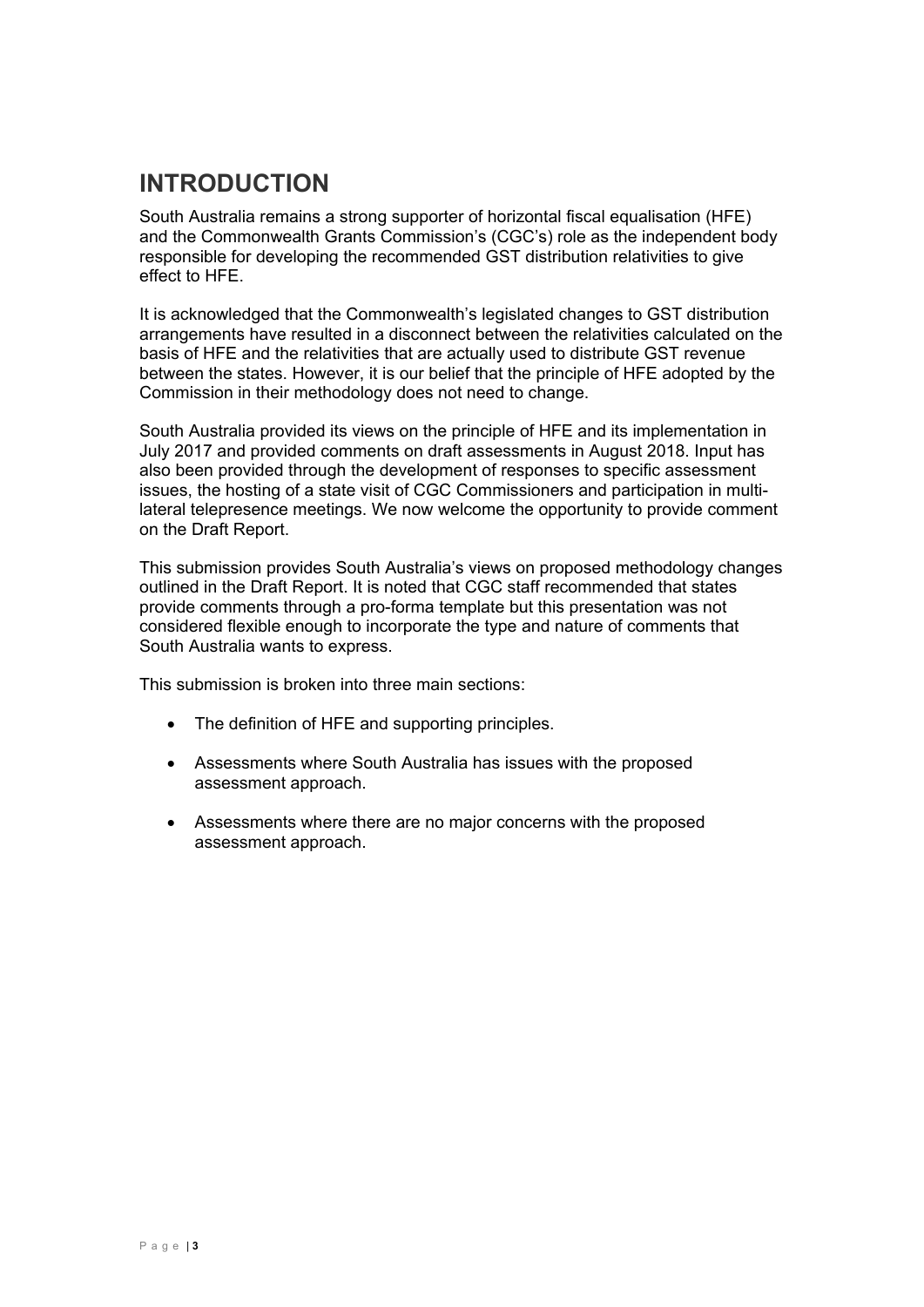# **The definition of HFE and supporting principles**

South Australia believes that the Commission should retain the 2015 Review definition of HFE and use this as the basis for considering all methodology issues. The 2015 Review definition represents what HFE, in its true form, is trying to achieve (ie equalisation of fiscal capacities).

The requirements of the Commonwealth's legislated arrangements for distributing GST revenue between the states should not alter the basis upon which the Commission views and defines HFE for the purpose of developing assessments. The requirement to implement ex-post adjustments to the "true" GST distribution relativities (in order to equalise to the stronger of New South Wales or Victoria and reflect a relativity floor) is not related to the achievement of HFE. These are arbitrary adjustments with other policy objectives that do not seek to equalise states' fiscal capacities.

South Australia does, however, support the retention of the term "same standard" in the proposed definition.

South Australia also supports the retention of the existing supporting principles of what states do, policy neutrality, practicality and contemporaneity for the 2020 Review without ranking or weighting. Alternative supporting and operational principles suggested by some jurisdictions could potentially undermine the achievement of HFE if the Commission had to distinguish between "selected" critical and non-critical government services. The existence of four equally weighted supporting principles provide the necessary framework and flexibility for developing assessments without a disproportionate focus on a single principle which could limit the Commission's ability to achieve its task.

# **Assessments where South Australia has issues with the proposed assessment approach**

## **Land tax**

South Australia notes that the land tax assessment methodology has not materially changed with the exception of the reduction in the discount applied. The proposed approaches of not separately assessing foreign owner surcharges and retention of adjustments to capture the progressive rates of tax are supported.

In relation to data sources and discounting, South Australia continues to hold the view that State Revenue Office (SRO) data is the only appropriate source of land value data upon which a land tax assessment can be accurately based to reflect the way in which the tax is levied.

It is clear that there has been significant improvement to SRO land value data over the last two review periods especially in relation to the data from Queensland. The Commission has recognised the improvement in data reliability and has proposed the current 25% discount be reduced to 12.5%. The justification for retaining any discount is due to adjustments made by the three most populous states to address differences in the treatment of jointly owned properties. Although South Australia is supportive of the reduction in the discount level, we believe that with the collection of additional information, the discount could be removed entirely.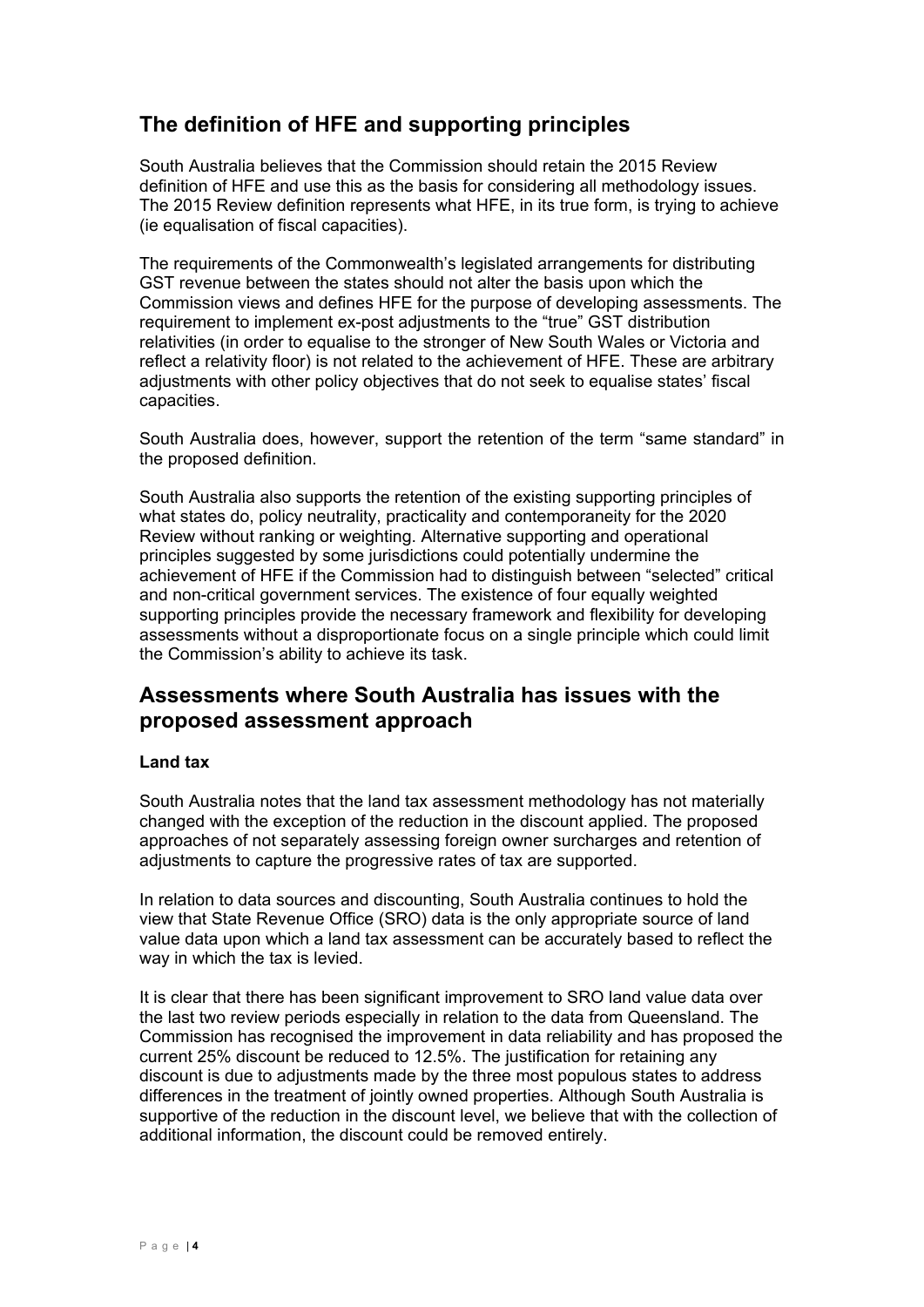The Commission has stated that it is open to a further reduction if it had further comfort that the effect of joint ownership aggregation adjustments in New South Wales, Victoria and Queensland were not having a material impact on SRO data.

South Australia believes that the Commission should request further detailed information from New South Wales, Victoria and Queensland to fully analyse the joint ownership aggregation effects and make appropriate adjustments, if at all required, to land values for those states. This would improve the accuracy of the current assessment and remove the need for any discount.

South Australia is currently in the process of implementing an interest based approach to aggregation for land tax, similar to New South Wales and Victoria (subject to the passage of legislation). As part of this process we have started to develop the reporting system required to implement this new approach to aggregation. Once we have switched to an interest based approach, we have not identified any system issues that would prevent us from providing the Commission with accurate data on the existing ownership basis. This supports the view that States with established aggregation arrangements should be able to provide the data in an accurate disaggregated form.

South Australia also considers that other land based taxes, including property based Fire and Emergency Services Levies (FESLs) should be differentially assessed based on the capital value of residences, including principal places of residence. The assessment of these taxes should be separate to land tax.

It has been argued that FESLs are more like a user-charge and that the driver of these levies are the cost of emergency services, not differences in states' taxable capacities. However, states only rely on FESLs to recover a portion of the total cost of providing emergency services. The balance is funded from a states' general revenue. As a result, it is not appropriate to classify FESLs as a user charge as it is the balancing component funded by general revenue that is driven by the cost of emergency services. FESLs have the characteristics of a tax rather than a user charge.

If the Commission continues to have some concerns about whether FESLs have all the characteristics of a land/property based tax, a suitable discount could be applied to the assessment. There should be no issues in sourcing reliable valuation data to support a differential assessment.

#### **Stamp duty on conveyances**

South Australia notes the Commission's assessment that stamp duty on motor vehicle transfers is no longer material and the proposal to assess these duties on an EPC basis in the Other revenue category. South Australia notes that some jurisdictions have announced increases to stamp duty rates for luxury cars. This may alter the materiality of the assessment in the future. Given that all states levy duty on the sale of motor vehicles, the materiality of this assessment should be monitored regularly to ensure the assessments accurately assess what states do.

South Australia has no other comments on the other assessment issues.

#### **Insurance tax**

South Australia believes that the Commission should be consistent with its treatment of duty on Compulsory Third Party (CTP) insurance premiums. If the Commission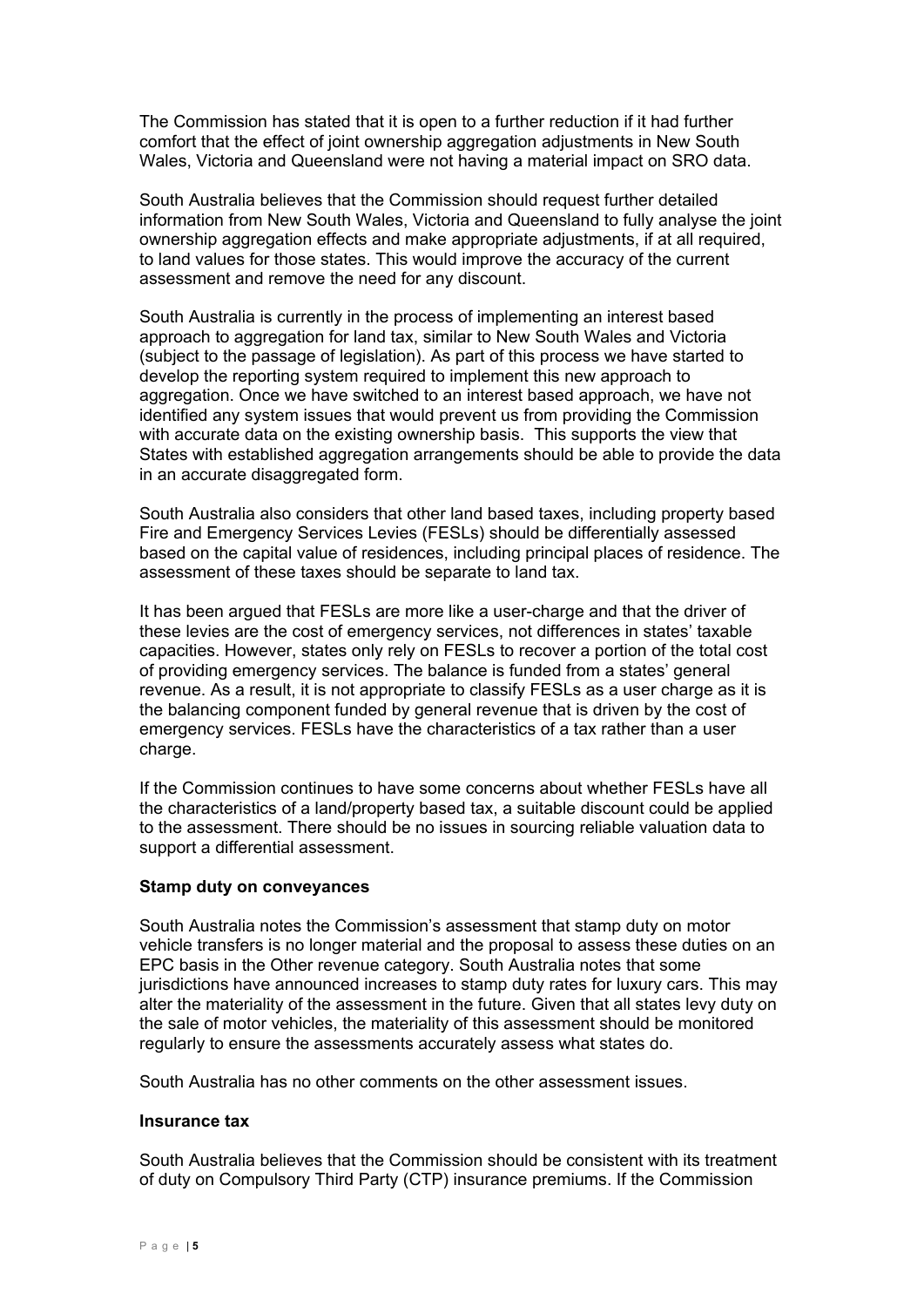proposes to remove CTP premiums from the insurance base, then for consistency, the corresponding duty should also be removed. It is not appropriate for revenue to be assessed on a non-representative base. The Commission should further investigate how CTP insurance duty can be quantified for each state or request this information from jurisdictions so that an appropriate adjustment can be made. South Australia can provide this data and we believe that it should not be difficult to source this information from other jurisdictions.

Similarly, the Commission should not assess duty from workers' compensation insurance if workers' compensation insurance premiums are excluded from the base. The Commission should remove the duty revenue from the category and assess it EPC in the Other revenue category (as it did in the 2015 Review) for consistency purposes.

#### **Schools**

South Australia has concerns about what are considered to be counter intuitive outcomes for socio- educational (SES) disadvantage produced from the regression models developed by the Commission to assess state funding of government and non-government schools.

The South Australian Department for Education (DfE) funds SES disadvantage through a combination of measures including SEA for non-government schools (in accordance with the Commonwealth funding model) and for government schools, the MOSEN (measure of socio-economic need) which takes into account parent education and occupation, the Index of Education Disadvantage and School Card recipients (eligibility of parents for Centrelink payments).

The regression model proposed by the Commission, from review, is considered to have produced insignificant and negative results for students in the second most disadvantaged quartile. This result is counter to the acknowledged view that SES disadvantage is a major driver of the way state and Commonwealth governments fund schools as per the Commonwealth Funding Estimation Tool. The School Resourcing Standard (SRS) includes an SES disadvantage loading for the lowest two SEA quartiles.

South Australia is also concerned that the Commission's proposed model, based on individual student characteristics, may not reflect the expenditure impact of having larger concentrations of SES disadvantaged students in a school, which the current assessment approach may have better recognised. Concentration is a factor impacting on Quartile 1 and 2 funding pursuant to the Commonwealth funding model, and the CGC's method should be consistent with this model.

South Australia believes that the Commission should consider the use of a single regression model that incorporates student characteristics for both government and non-government schools, at the school level. It is understood that when the SRS was established, it was based on total schools without distinguishing between sectors.

We believe that this approach may produce loadings that are more consistent with how States are actually funding schools and systems and address the counterintuitive loadings produced by using separate regression models for each sector.

We acknowledge that Commonwealth funding of non-government schools is out of scope and that the assessment of Commonwealth funding of government schools cannot unwind SRS loadings. However, loadings developed from a regression model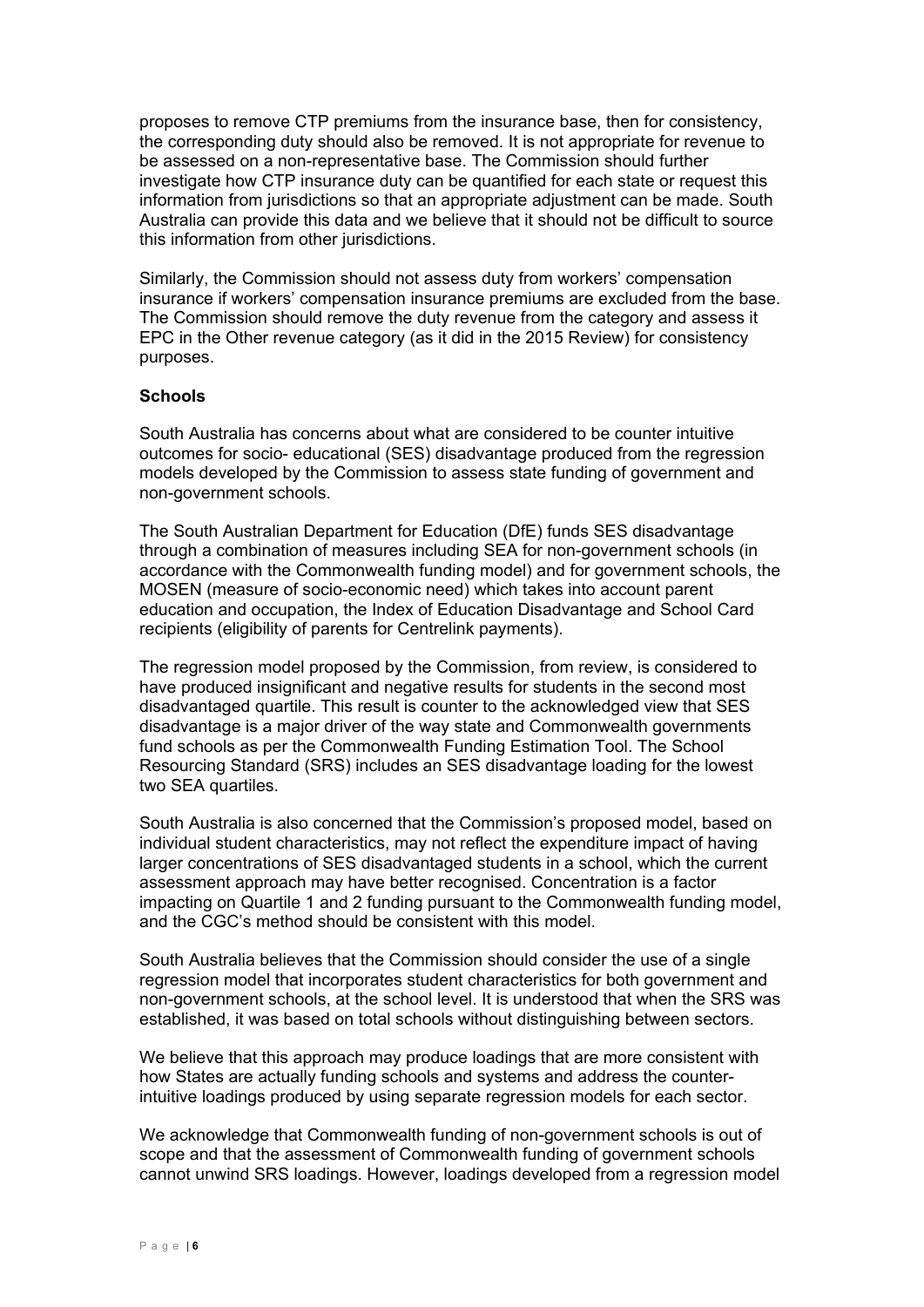based on funding to all sectors could be used as the basis for assessing state government funding to government and non-government schools.

To support this view South Australia has undertaken a regression analysis using both government and non-government public funded expenditure which has produced loadings for the most disadvantaged and second most disadvantaged quartile that are positive and significant.

If this approach is not considered suitable, the Commission may want to consider whether other variables (eg concentrations of low SES students) should be incorporated into the proposed regression model to better reflect how states fund schools.

Further discussion on the use of a single regression model and the results of modelling undertaken is provided at Attachment 1.

#### Wages

South Australia believes that the wage cost adjustment for the schools assessment should be discounted (even if the Commission decides not to discount the adjustment in other assessments) due to the nature of the sector and funding governance arrangements.

The *Australian Education Act* requires all state and territory governments to allocate funding to schools with reference to the SRS. The SRS does not reflect differences in actual wage levels between states and the indexation factor included in the model, which covers wages and goods and services, is consistent across jurisdictions. There is no opportunity for states to financially benefit from the payment of lower relative wages as overall expenditure has to be maintained. This legislation implies that the labour market for teachers has more of a national nature. As previously mentioned, enterprise agreements in each jurisdiction always take into account movements in the national market.

We understand that the Commonwealth Government did consider differential funding to States based on wage differentials prior to 2014 when the first round of Gonksi reforms were implemented. However, the Commonwealth was persuaded by states and territories to take a national approach. This implies that even if the Commission's view is correct and states like South Australia do have lower wages, all states are obliged by legislation to fund schools as if there was a standard national wage.

#### School transport

South Australia believes that the assessment of student transport expenses should remain in the schools category and not be differentially assessed in the urban transport component of the Transport assessment.

The drivers of student transport expenses differ from the drivers of general urban transport. Students are unlikely to travel the same distances as commuters to work as the majority of students attend schools in local or adjacent areas. Higher population density is likely to result in a higher proportion of students getting to school without the use of any public transport (e.g. walking). The influence of topography is likely to be less of an influence when distances travelled are not as great. Assessment under the urban transport component is also not valid for the costs associated with the transport of non-urban students.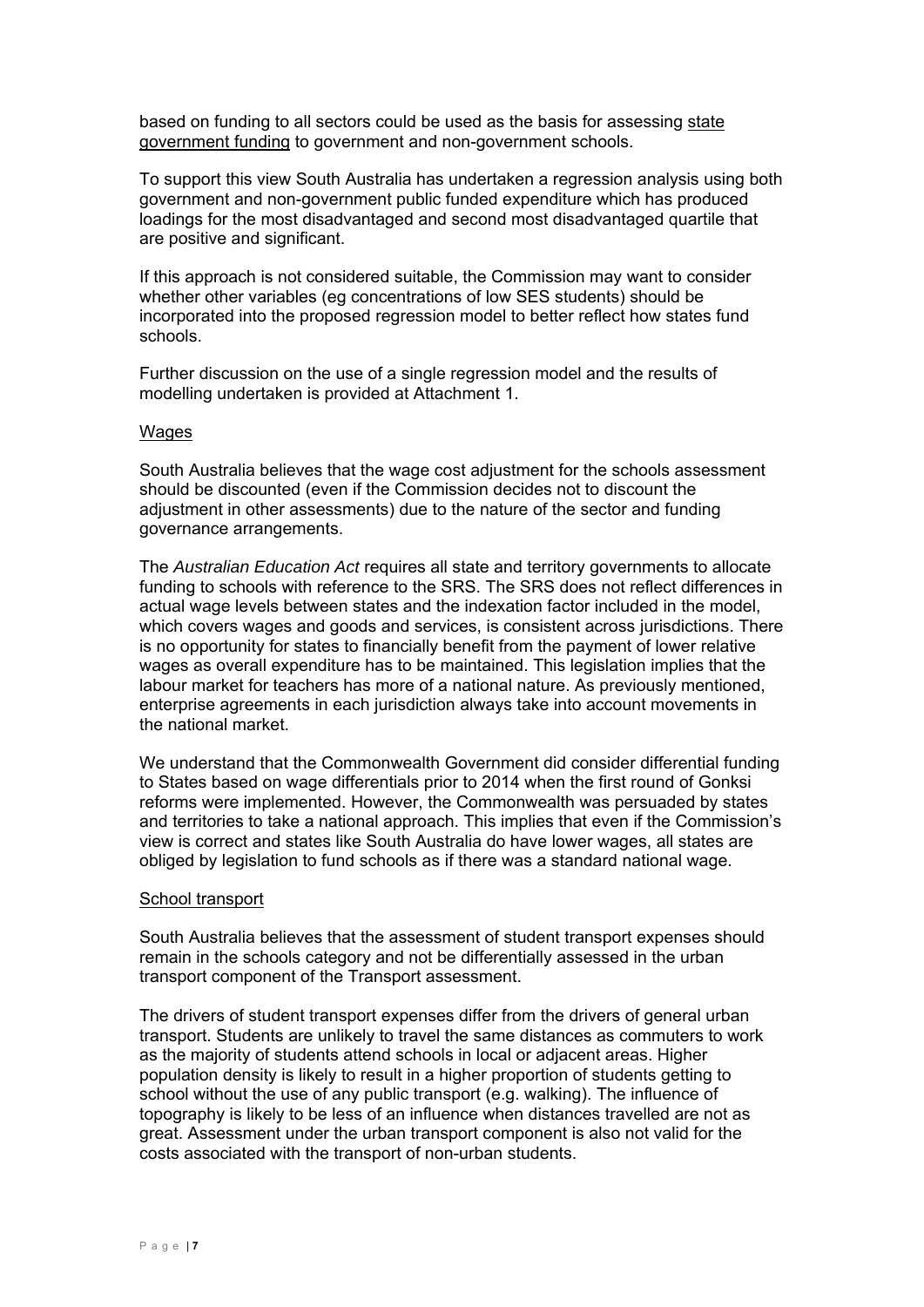South Australia believes that if the Commission has concerns with the assessment of this component it should retain school transport expenditure in the schools category and assess those expenses EPC. An assessment of this expenditure based on urban public transport factors would not be an improvement and not reflect the drivers of student transport.

## **Welfare**

South Australia notes the Commission's intention to combine non-NDIS disability expenses with aged care expenses and assess them on an EPC basis. South Australia believes that non-NDIS disability expenses should be assessed in the Other welfare component as this component is primarily based on socio-economic disadvantage. South Australia believes that there is an established relationship between disability and socio-economic disadvantage and this should be recognised in the assessment approach.

### **Roads**

South Australia believes that the Strzelecki Track should be included on the assessed rural road network. This road is the only link available for the movement of goods to the Cooper Basin oil/gas fields in the north east of South Australia. The Cooper Basin region (including SANTOS's Moomba facility) generates all of South Australia's petroleum royalties (estimated to be \$120 million in 2019-20).

The inclusion of roads to mines with a significance score of 2 or above (per Geoscience Australia), means that only mineral mining operations are recognised and not oil/gas mining operations. Oil/gas mining operations are of equal economic significance as mineral mining operations.

It has been suggested by Commission staff that the Strzelecki Track is a "4WD track". The Department of Planning, Transport and Infrastructure (DPTI) has advised that the road is well-maintained and is certainly not a "4WD use only" road. DPTI conducted a traffic survey on the road earlier this year which found that it carries approximately 150 vehicles per day with more during the winter touring months. Furthermore, it carries a high proportion of heavy vehicles, including up to approximately 25 double and triple road trains per day.

The Strzelecki Track is also the main road access to the Malkumba–Coongie Lakes area which is classified as a National Park per the South Australian National Parks and Wildlife Service website.

## **Transport**

South Australia acknowledges that the Commission has proposed a more comprehensive urban transport assessment approach that incorporates urban centre population (25% weighting) and a broader range of influences including population density, passenger numbers by mode of transport, distance to work and topography (75% weighting for urban centre characteristics). This is a move away from the existing assessment approach that was just based on the urban centre population.

South Australia questions why the Commission has decided to adopt a blended assessment rather than simply applying a discount to address concerns about the use of proxy data in the regression model. It is understood that Commission staff believe that blending the existing method is a more appropriate approach to account for the use of proxy data in the new model when compared to discounting as discounting is effectively introducing an element of EPC assessment.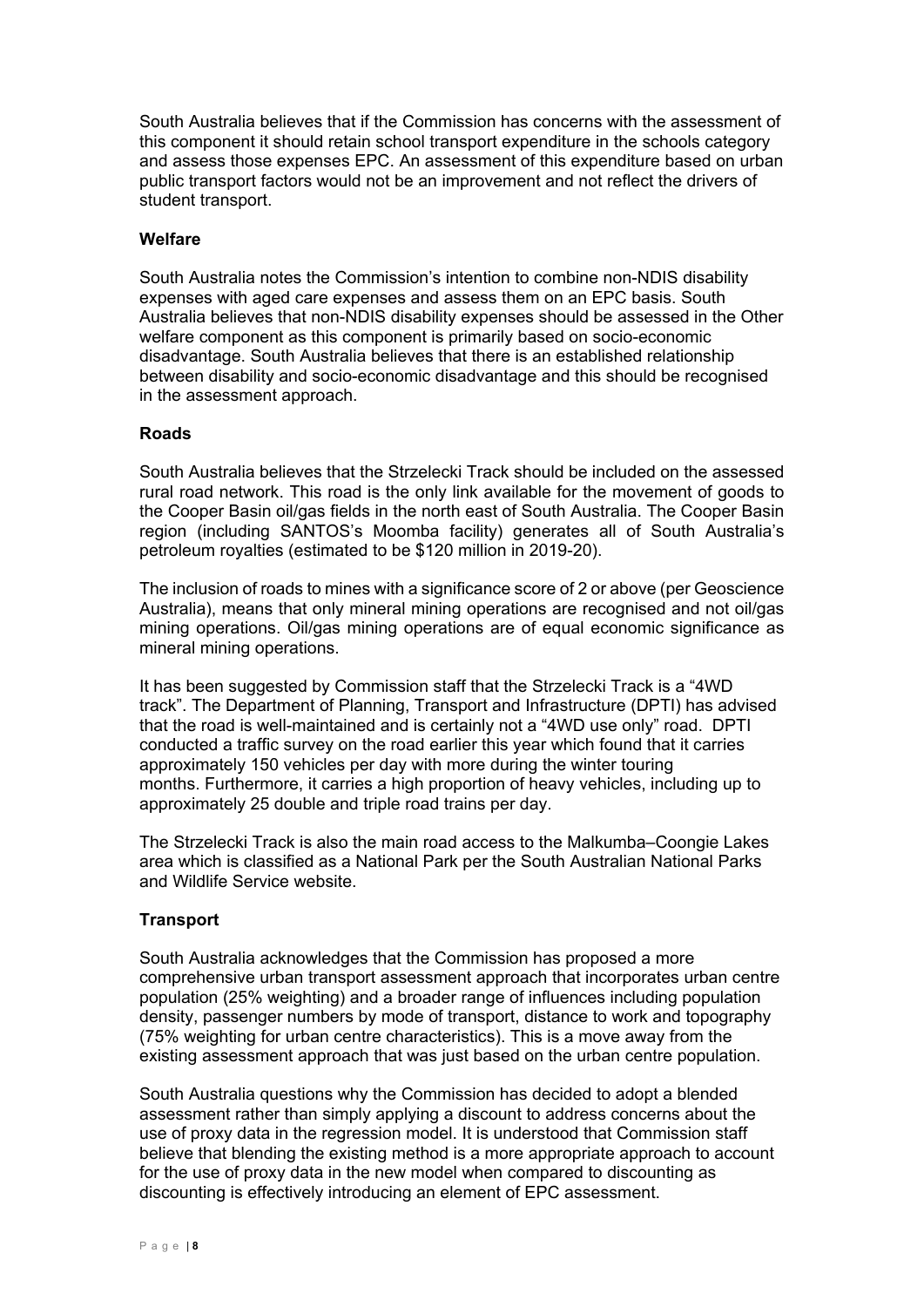South Australia would prefer the Commission to address its concerns through the application of a discount as it is consistent with the Commission's established discounting framework and would provide a more transparent and appropriate response to data concerns.

Notwithstanding the broader assessment approach for urban transport, the proposed assessment still suffers from a number of the same issues encountered by the existing assessment approach. Population density is now a key driver of the assessment and the lack of high density data points is an issue. There are only two cities that have relatively higher levels of population weighted density being Melbourne and Sydney, with Sydney having considerably higher density.

These two cities have vastly different per capita net transport expenses. As a result it is not possible to place a high level of reliance on population density as a measure of the urban transport needs for the two major cities in Australia.

Population density can also be viewed as being the result of land use and planning policy decisions of state governments rather than being a disability that a state government cannot control or influence.

Increased population density should also allow efficiency gains and a higher rate of cost recovery through higher utilisation. Data suggests that Sydney, with the highest rates of population density, has cost recovery rates similar to smaller Australian cities. Policy decisions appear to be a main driver in net public transport costs rather than just having high levels of population density.

These issues were discussed in the *South Australian submission on the Jacobs – Urban Transport Consultancy State 2 Report*.

South Australia believes that the Commission should consider moderating the distributional impact of this assessment through a transparent discount due to the lack of major city data points for the cost impacts of high population density.

#### **Services to industry**

South Australia accepts the Commission's intention to separately assess mining regulation costs but does not believe that the value of mining output alone (sourced from ABS National Accounts data) is an appropriate indicator of regulation activity. South Australia believes that there is stronger relationship between the number of mining operations and a state's regulatory task rather than the size of mines.

We note that Gross Value Added (GVA) for the mining sector is influenced not only by production levels but also commodity prices. Movements in commodity prices alone do not have an impact on regulatory activity.

South Australia's Department of Energy and Mines' data (see below) confirms that linking the value of mining output to the cost to regulate the industry is not reasonable. This approach incorrectly assigns a greater cost to service a mining industry where there is a greater proportion of very large mines.

In 2018-19, South Australia expended \$2.8 million on approval and compliance activities required to regulate the mining industry. Over 90 percent of mining regulation expenditure was incurred in regulating the State's construction material quarries and small/medium mining operations. The value of production of these small and medium mines is only about 9% of South Australia's value of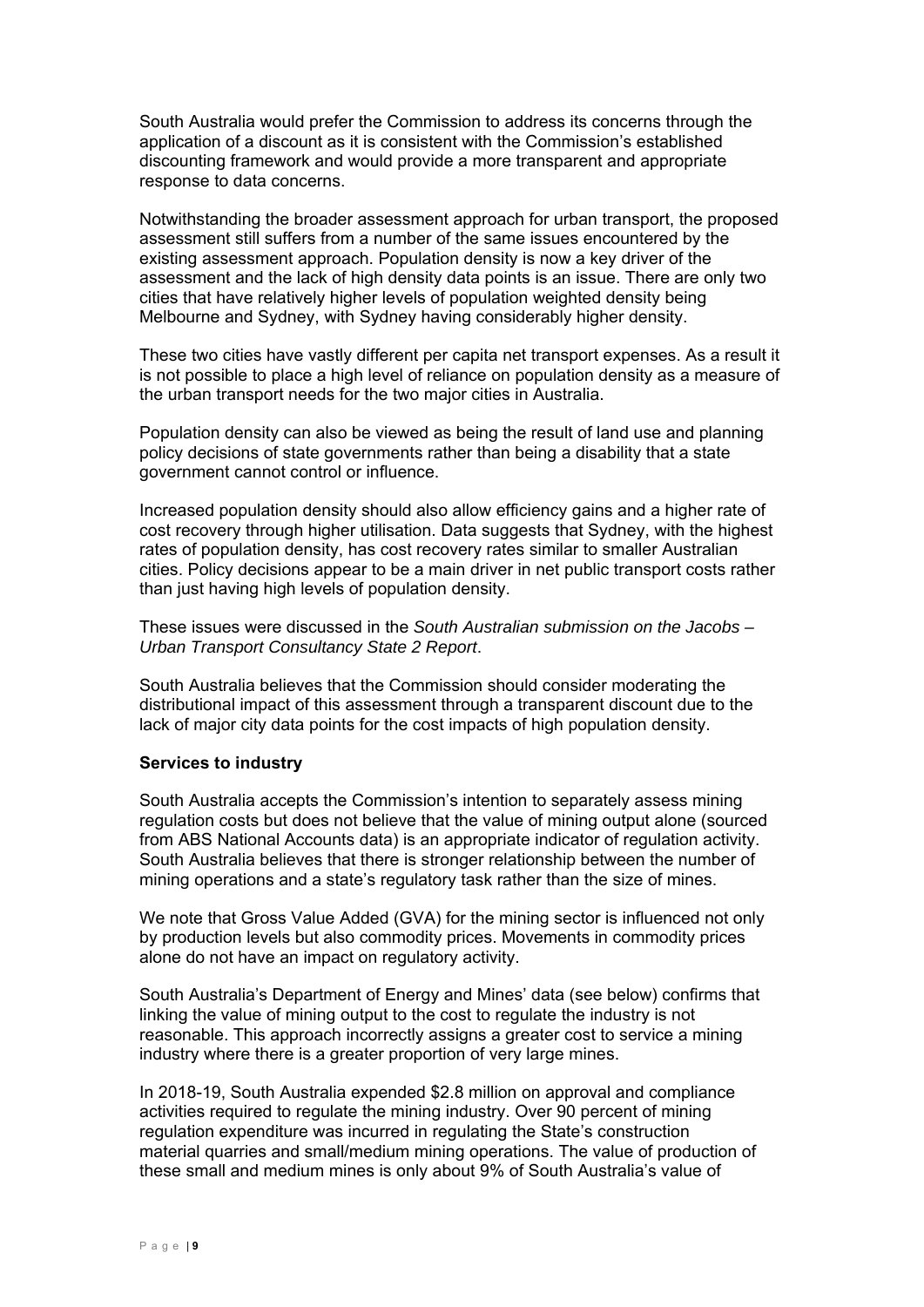production for the mining industry in 2018-19. It is understood that the South Australian experience is similar to other mining states

The following table shows that mining value of production has a logarithmic scale that is significantly skewed to the very large major mines. The ratio of the average value of production of a small mine to the average cost of regulating a small mine in South Australia in 2018-19 was 13 times. The same ratio for a large mine is over 2,000 times greater than that of a small mine. This makes value of mining output an inappropriate measure of the regulatory task.

| 2018-19                          | % regulatory<br>effort | <b>OPEX</b> |           | Number<br>lof<br>operatio<br>ns(A) | Approx Cost to<br>regulate per<br>operation (B) | Mine Value of<br>Production (C) | <b>Average Mine</b><br>value of of<br>production per<br>mining<br>operation<br>$(D = C/A)$ | Ratio:<br>(D/B) |
|----------------------------------|------------------------|-------------|-----------|------------------------------------|-------------------------------------------------|---------------------------------|--------------------------------------------------------------------------------------------|-----------------|
| Quarries & small mine operations | 64%                    |             | 1,760,569 | 350                                | 5,030                                           | 22,503,966                      | 64,297                                                                                     | 13              |
| Medium mine operations           | 30%                    |             | 825,267   | 167                                | 4,942                                           | 396,291,303                     | 2,373,002                                                                                  | 480             |
| Major mines                      | 6%                     |             | 165,053   | 13                                 | 12,696                                          | 4,352,532,916                   | 334,810,224                                                                                | 26,370          |
| <b>TOTAL</b>                     | 100%                   |             | 2,750,889 | 530                                |                                                 | 4,771,328,184                   |                                                                                            |                 |

|  |  | South Australian mining regulation expenditure by operation size - 2018-19 |  |  |
|--|--|----------------------------------------------------------------------------|--|--|
|  |  |                                                                            |  |  |

Note: Large mines are defined as "operations that have bonds in excess of \$5m and OPEX is for mining assessments and mining compliance only.

South Australia also notes that states that mine uranium oxide face additional regulatory costs. Regulators are required to oversee radiation protection standards, health monitoring regimes for mine workers and strict transportation protocols. Regulatory agencies must also ensure compliance with international uranium mining and transportation requirements.

South Australia believes that sector size for mining activities should be predominantly based on the number of operating mines as this provides a more accurate indicator of a state's regulatory task. Value of mining output is not appropriate as this measure simply reflects the number of large-output mines in a jurisdiction which is small when compared to the total number of mines in any state. In addition, the influence of uranium regulation should be reflected.

## **Wage cost**

South Australia notes that the Commission is proposing the continuation of the current assessment approach for wage costs without any material adjustment or change to the level of discounting.

South Australia's concerns regarding the conceptual basis for the current assessment were discussed in our submission on the Draft Assessment papers with reference to the National Institute of Labour Studies in their 2016 report *Publicprivate sector wage differentials in Australia: What are the differences by state and how do they impact GST redistribution decisions (*NILS Report). We continue to hold concerns about the key underlying assumptions being:

- Private sector wage movements in a state are a good proxy for public sector wage movements.
- Public sector wages are predominantly influenced by wage movements in local or regional labour markets.
- Comparability of public sector workers across jurisdictions.

Whilst private sector wage movements are an influence on public sector wages, this influence alone does not explain movements in the wages for the majority of public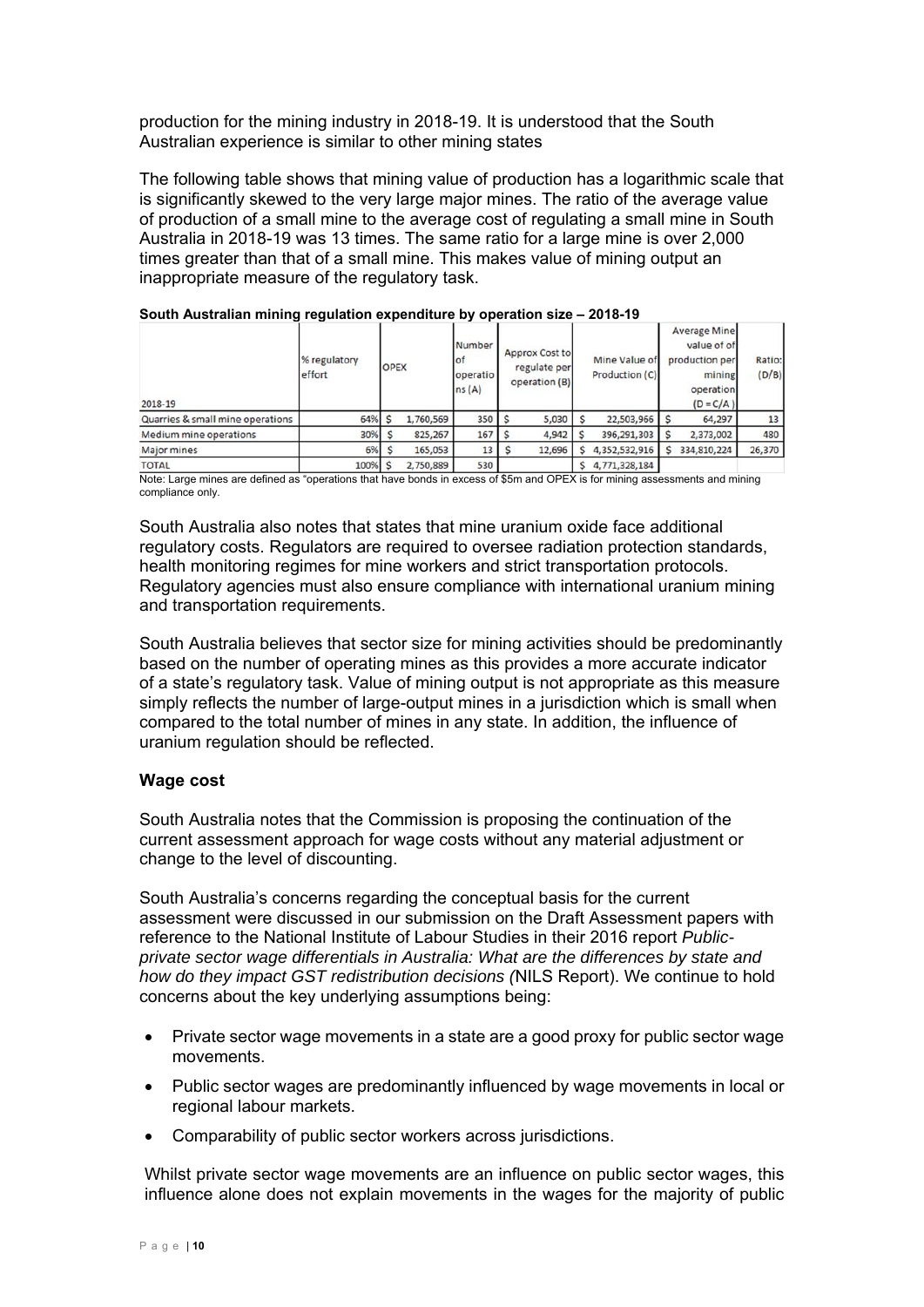sector employees (e.g. nurses and teachers). Public sector wage movements reflect sectorial conditions in job specific labour markets (both locally and nationally) and fiscal strategies in each jurisdiction.

South Australia has previously argued that regional labour market factors have some impact on public sector wages but that for the majority of public sector employees, wage movements in other jurisdictions are an equally important factor.

Observed inter-jurisdictional wage differentials are more likely to be the result of differences in responsibilities, differences in employment status (e.g. tenure), timing differences from when pay adjustments take effect, the impact of non-wage benefits and other policy choice differences.

South Australia also believes that the physical movement of people across state borders is not an indicator of the influence that interstate wage levels can have on wages in a particular jurisdiction. The reference that 60 per cent of the people joining state public sectors between 2006 and 2011 come from the private sector, while only 3 per cent moved from another state public sector is not compelling evidence of national labour market forces.

South Australia has previously expressed concerns about the true comparability of employees across jurisdictions. Jurisdictions with larger labour markets can offer greater and more diverse employment opportunities than smaller jurisdictions. This can lead to highly skilled and ambitious individuals leaving smaller jurisdictions and moving to the larger cities. Governments in larger jurisdictions may have access to a labour supply that is relatively more productive compared to smaller jurisdictions. This raises the issue that workforce compositional differences will lead to differences in the standard or quality of services provided between jurisdictions.

South Australia is still of the view that that there is sufficient uncertainty with the conceptual validity of the wage cost assessment to support the Commission reducing the distributional impact of this assessment.

Should the commission proceed with the wage cost assessment, as discussed previously in the submission, there are strong arguments why the application of the wage costs assessments should be modified in its application to the school sector.

# **Assessments where no substantial methodology changes are proposed and where South Australia has no major concerns with the proposed assessment approach**

South Australia has reviewed the proposed assessments for the following assessment areas and have no major concerns with either retaining the existing assessment approach or moving to the CGC's proposed assessment approach:

#### **Commonwealth payments**

South Australia notes the proposed assessment of Commonwealth in-lieu royalty payments with Commonwealth payments.

#### **Payroll tax**

South Australia notes that no changes have been proposed for the payroll tax assessment.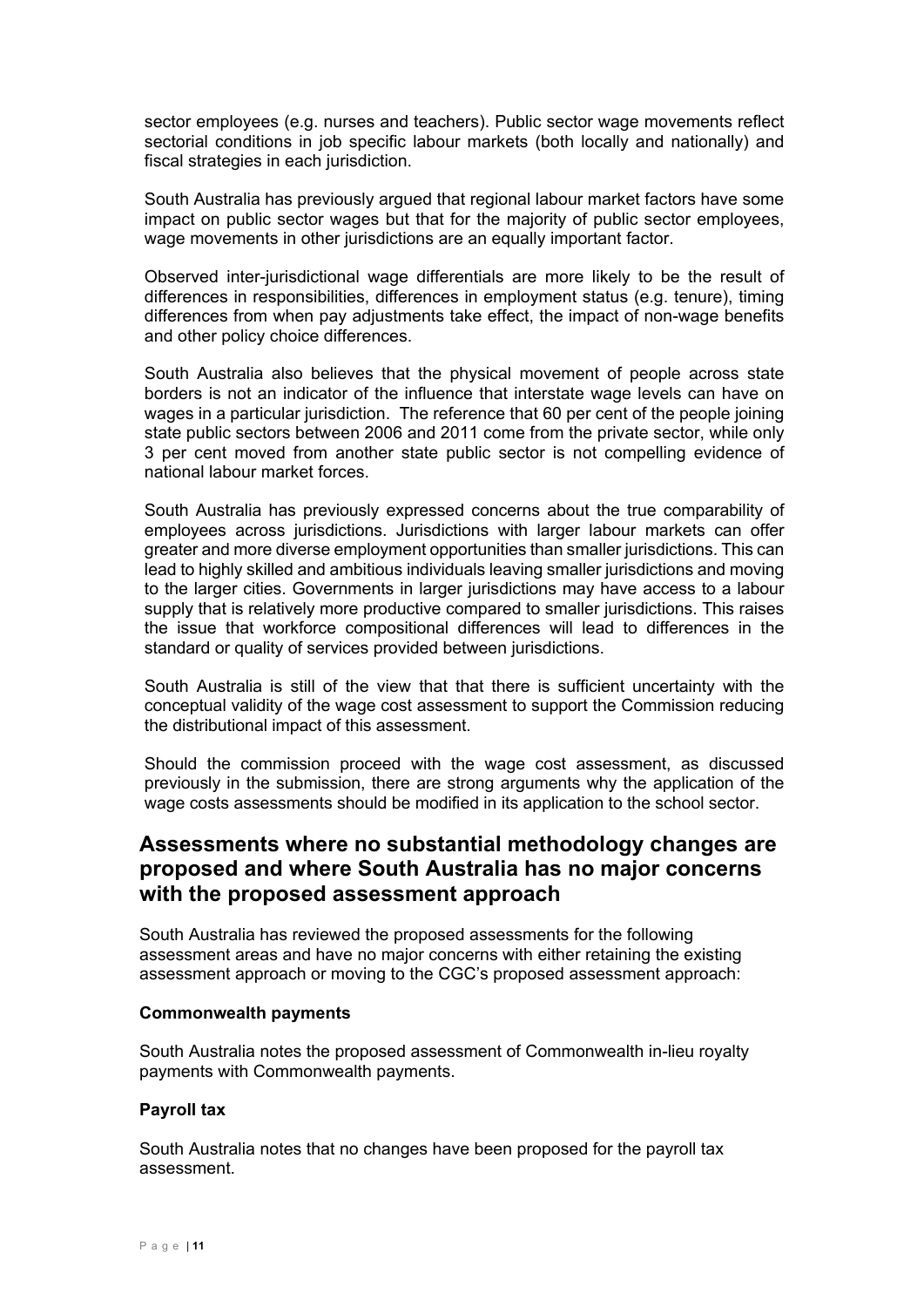#### **Motor taxes**

South Australia notes that the split of light and heavy vehicle registrations has been updated.

#### **Mining revenue**

South Australia has expressed its concerns to the Commonwealth Treasurer about the supplementary terms of reference issued to the Commission to not make any changes to the Mining revenue assessment in this review. It is our view that such a direction undermines the 2020 Review process and the ability of the Commission to develop relativities that achieve HFE.

South Australia believes that all mining related revenues (royalty and non-royalty) should be assessed in the Mining revenue assessment. It is clear that any miningrelated payments that are ad valorem in nature (directly related to mining output/production) should be included. Other mining related revenues, that are not user charges to primarily recover the cost of regulatory activity, should also be assessed.

South Australia does not impose charges or other fees on an ad valorem basis for mining related activities. All ad valorem mining revenue is royalty revenue. Other fees and charges are primarily to recover mining regulatory activities.

#### **Other revenue**

South Australia notes that the Commission has not been able to identify reliable drivers for an assessment of gambling revenue. South Australia has no other comments on the Other revenue assessment.

#### **Post-secondary education**

South Australia has no comments on the proposed assessment approach for postsecondary education.

#### **Health**

South Australia supports the Commission's intention to retain the direct assessment approach adopted in the 2015 Review. This approach focuses on what state governments do rather than attempting to equalise the health outcomes of the whole community.

#### **Housing**

South Australia has no comments on the proposed assessment approach for housing.

#### **Justice**

South Australia believes that the proposed police assessment represents a more accurate and reliable framework compared to the 2015 Review approach that assumed a relatively arbitrary split between community and specialised policing.

South Australia has no comments on the proposed assessment approach for courts and prisons.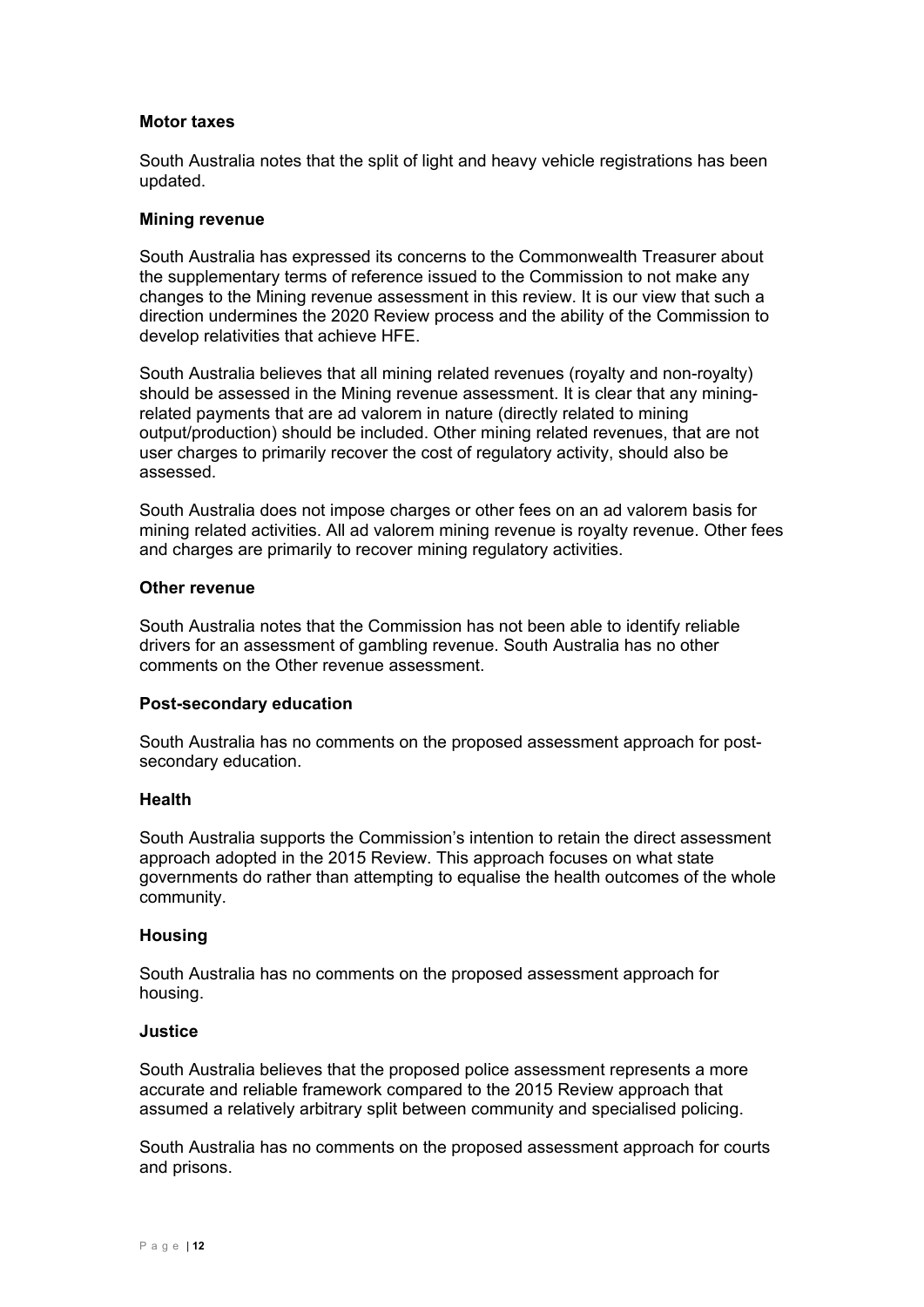### **Other expenses (including Administrative Scale)**

South Australia supports the Commission's intention to retain the 2015 Review definition of administrative scale which includes the core head office functions of departments and services that are provided for the whole state – minimum fixed costs which do not vary with service populations.

South Australia supports the re-estimation of administrative scale expenses, the first comprehensive re-estimation since the 2004 Review, as it now provides a more realistic and accurate reflection of non-scale related costs faced by the states.

#### **Investment**

South Australia has no comments on the proposed assessment approach for the Investment assessment.

#### **Net borrowing**

South Australia has no comments on the proposed assessment approach for net borrowing.

#### **Other disabilities**

South Australia has no comments on the proposed assessment approach for other disabilities.

#### **Elasticity adjustments**

South Australia supports the Commission's intention to not-implement elasticity adjustments in the 2020 Review. We are satisfied that the Commission's consultancy examined and modelled potential elasticity effects and support the view that equalisation may not be improved by applying single adjustments in some parts of an assessment but not in others.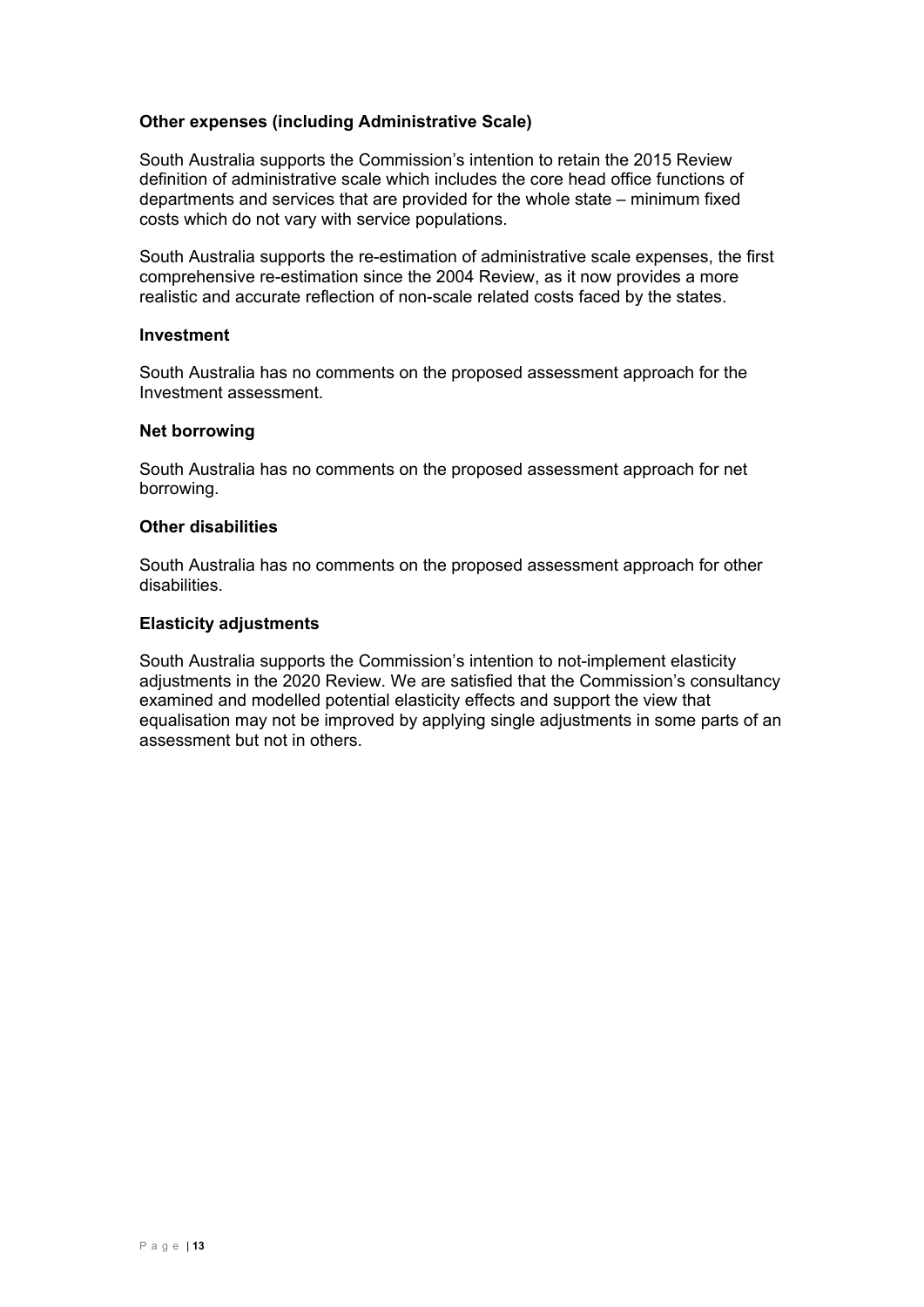# **Alternative regression model for the schools assessment**

### *Proposed regression models*

The CGC is proposing to use separate regression models for state funding of government schools and state funding of non-government schools based on individual student characteristics rather than school location characteristics. However, the use of separate models has produced what are considered to be counter-intuitive SES results when the second lowest SEA quartile (ACARA's index of Socio-Educational Advantage) is used.

In response to this, the Commission has proposed that only the bottom SEA quartile be used to develop loadings for low socio-educational disadvantage (SES). This outcome raises questions about the validity of the two regression models as the Schooling Resource Standard (SRS) loading is based on the percentage of students in the lowest two SEA quartiles.

The cost implications to governments for each student in Quartile 1 and Quartile 2 is more nuanced than a simple price per student. There is a sliding scale of expenditure requirements based on the concentration of students from each quartile in each school. The higher the percentage of a school's student population in each of the bottom two quartiles of the SEA, the greater the concentration, up to a maximum concentration factor of 50 per cent for Quartile 1 and 37.5 per cent for Quartile 2. This complexity means that the proposed regression analysis is not fully reflecting the cost of low-SES disadvantage to government.

The South Australian Department for Education (DfE) investigated a possible explanation of why the CGC regression model showed that Quartile 2 was not significant. The CGC have access to a national data set of factors that influence funding and the level of funding provided to each school in Australia. This data set is not available to the DfE, so it was not able to fully test the veracity of the statistical analysis undertaken by the CGC.

However, the DfE undertook a statistical regression analysis of a 2010-11 data set provided by the Commonwealth Government in 2013. This dataset included variables for 9,429 government and non-government schools in Australia and examined the degree to which variation in 2010 recurrent income from public sources per government school can be explained by the following variables:

- Number of Funded Indigenous Students
- Number of Disadvantaged LBOTE
- Number of Notional Funded SwD
- Funded Enrolments ACARA
- Number of Funded Students in SEA Q1
- Number of Funded Students in SEA Q2

For this analysis the DfE only examined data for government schools in Australia. The analysis examined total recurrent income as the dataset available to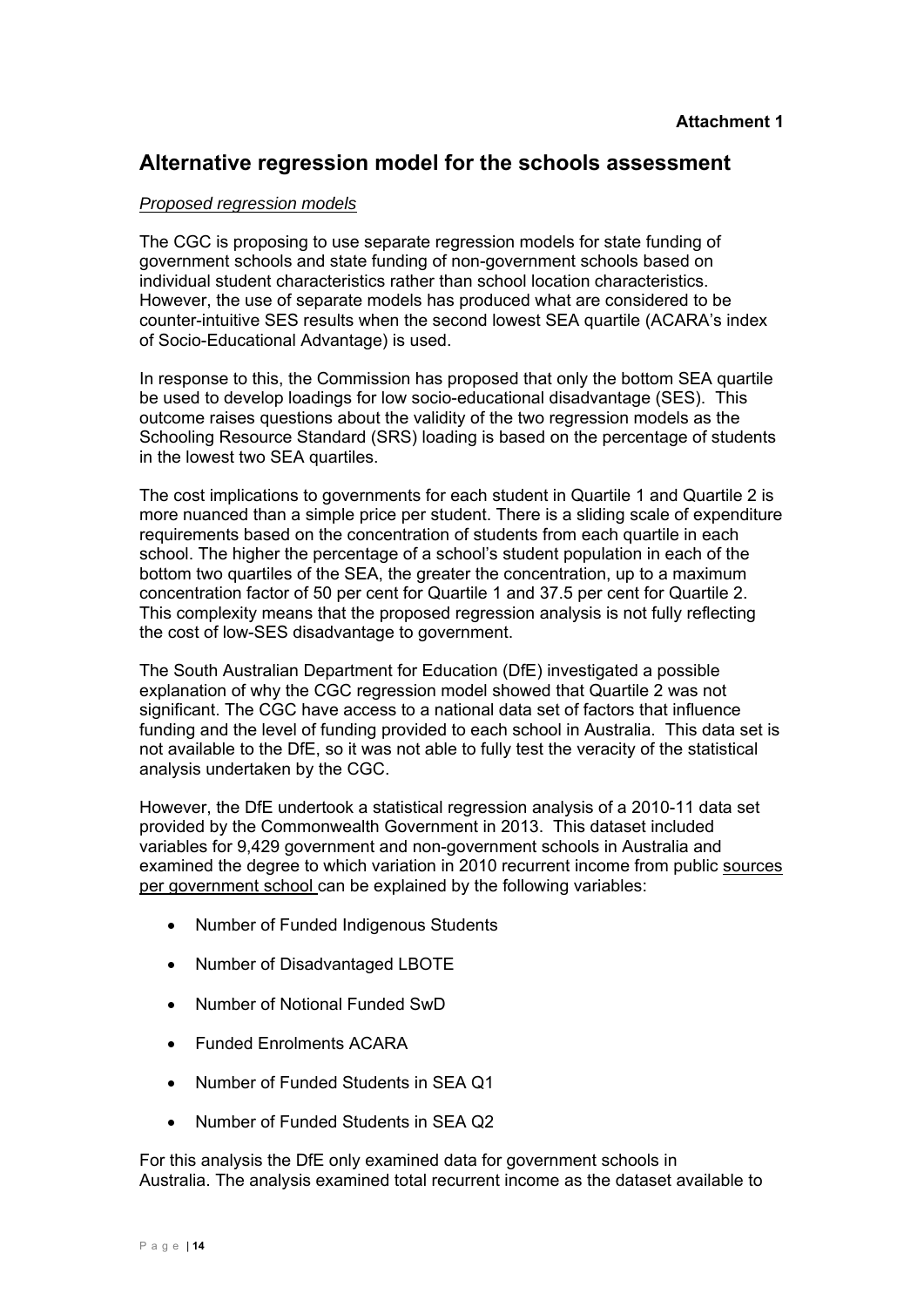the DfE did not breakdown state and Commonwealth funding amounts. The analysis examined total recurrent income as the dataset available to the DfE and did not breakdown state and Commonwealth funding amounts. The following table provides summary statistics of the information used in this analysis.

| Variable                                           | No. of<br><b>Observations</b> | <b>Mean</b> | Std.<br>Dev. | <b>Min</b> | <b>Max</b> |
|----------------------------------------------------|-------------------------------|-------------|--------------|------------|------------|
| 2010 Recurrent Income Public<br>Sources (AU\$'000) | 6,710                         | \$3,685     | \$3,350      | \$0        | \$32,000   |
| Number of Funded Indigenous<br><b>Students</b>     | 6,710                         | 21          | 43           | $\Omega$   | 1,645      |
| Number of Disadvantaged LBOTE                      | 6,608                         | 13          | 46           | $\Omega$   | 1,082      |
| Number of Notional Funded SwD                      | 6,710                         | 20          | 25           | $\Omega$   | 431        |
| <b>Funded Enrolments ACARA</b>                     | 6,690                         | 341         | 328          | $\Omega$   | 3,595      |
| Number of Funded Students in SEA<br>Q1             | 6,710                         | 121         | 137          | $\Omega$   | 1.550      |
| Number of Funded Students in SEA<br>Q2             | 6,710                         | 68          | 72           | 0          | 809        |

The regression analysis examined the degree to which variations in public funding of government schools can be explained by SEA. The results (per the table below) showed a positive association with Quartile 1 and a negative and not significant association with Quartile 2. This is a similar outcome to the CGC analysis.

| 2010 Recurrent Income Public<br>Sources (AU\$)                                | Coef.       | <b>Robust</b><br>Std. Err. | Z-value | P-value | 95% Conf. Interval |              |  |
|-------------------------------------------------------------------------------|-------------|----------------------------|---------|---------|--------------------|--------------|--|
| <b>Funded Enrolments ACARA</b>                                                | \$6,954     | \$129                      | 54.10   | 0.00    | \$6,702            | \$7,206      |  |
| Number of Funded Students in SEA<br>Q1                                        | \$3,595     | \$213                      | 16.91   | 0.00    | \$3,178            | \$4,012      |  |
| Number of Funded Students in SEA<br>Q2                                        | -\$745      | \$561                      | $-1.33$ | 0.18    | $-$1,845$          | \$355        |  |
| Number of Funded Indigenous<br>Students                                       | \$8,751     | \$381                      | 22.95   | 0.00    | \$8,004            | \$9,498      |  |
| Number of Disadvantaged LBOTE                                                 | \$2.178     | \$560                      | 3.89    | 0.00    | \$1,081            | \$3.276      |  |
| Number of Notional Funded SwD                                                 | \$25,071    | \$1,101                    | 22.78   | 0.00    | \$22,914           | \$27,228     |  |
| School Location (1: Metro, 2:<br>Provincial, 3: Remote and 4: Very<br>Remote) | \$176.531   | \$12,888                   | 13.70   | 0.00    | \$151,270          | \$201.792    |  |
| <b>Base Amount</b>                                                            | $-$150,807$ | \$29.145                   | $-5.17$ | 0.00    | \$207.930          | $-$ \$93.684 |  |
| Robust R <sub>2</sub>                                                         |             |                            |         |         |                    | 94.97%       |  |

However, it is known that the number of students in both Quartile 1 and Quartile 2 of the SEA are major cost drivers for all governments in Australia.

The Quartile 1 and 2 data represents the relative disadvantage of students compared to all students in Australian schools. It is not a relative measure of the disadvantage of all students in government schools in Australia. So another possible reason for the Quartile 2 result being insignificant is that the data contains a sampling bias, by only looking at government schools.

DfE tested this possibility by a separate regression analysis of the same dataset but including all school sectors (not just government schools). A robust regression analysis was conducted including interaction terms between students in the two bottom SEA quartiles and the school sector they attended. The Quartile 1 and Quartile 2 data was replaced with the following additional variables: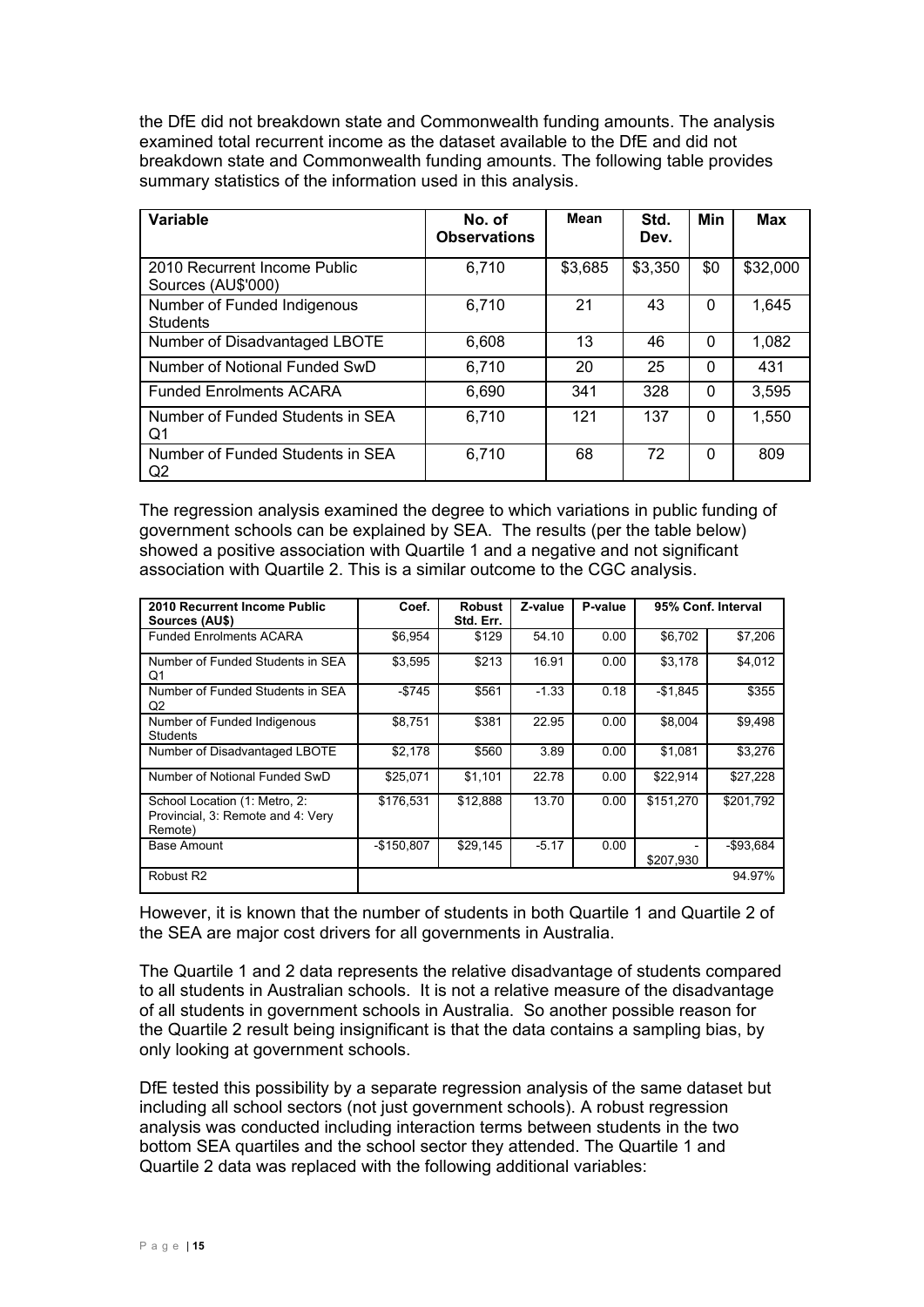- SEA Quartile 1 Government Schools
- SEA Quartile 1 Independent Schools
- SEA Quartile 1 Catholic Schools
- SEA Quartile 2 Government Schools
- SEA Quartile 2 Independent Schools
- SEA Quartile 2 Catholic Schools

As all the school sectors are included, the model has no selection bias. The results below shows positive associations with Quartile 1 and Quartile 2 for government schools and both are significant.

| 2010 Recurrent Income Public<br>Sources (AU\$)                                | Coef.     | <b>Robust</b><br>Std. Err. | Z-value | P-<br>value |             | 95% Conf. Interval |
|-------------------------------------------------------------------------------|-----------|----------------------------|---------|-------------|-------------|--------------------|
| <b>Funded Enrolments ACARA</b>                                                | \$5,739   | \$120                      | 47.97   | 0.00        | \$5,504     | \$5,973            |
| Number of Funded Students in SEA<br>Q1 in Government Schools                  | \$4,319   | \$209                      | 20.63   | 0.00        | \$3,908     | \$4,729            |
| Number of Funded Students in SEA<br>Q2 in Government Schools                  | \$3,921   | \$543                      | 7.22    | 0.00        | \$2,857     | \$4,985            |
| Number of Funded Students in SEA<br>Q1 in Catholic Schools                    | \$2,740   | \$353                      | 7.77    | 0.00        | \$2,049     | \$3,431            |
| Number of Funded Students in SEA<br>Q2 in Catholic Schools                    | \$3,545   | \$502                      | 7.05    | 0.00        | \$2,560     | \$4,529            |
| Number of Funded Students in SEA<br>Q1 in Independent Schools                 | \$5,139   | \$736                      | 6.98    | 0.00        | \$3,696     | \$6,582            |
| Number of Funded Students in SEA<br>Q2 in Independent Schools                 | \$754     | \$782                      | 0.96    | 0.34        | $-$779$     | \$2,287            |
| Number of Funded Indigenous<br><b>Students</b>                                | \$8,531   | \$355                      | 24.06   | 0.00        | \$7,836     | \$9,226            |
| Number of Disadvantaged LBOTE                                                 | \$2,586   | \$454                      | 5.69    | 0.00        | \$1,696     | \$3,476            |
| Number of Notional Funded SwD                                                 | \$24,807  | \$909                      | 27.28   | 0.00        | \$23,024    | \$26,589           |
| School Location (1: Metro, 2:<br>Provincial, 3: Remote and 4: Very<br>Remote) | \$161,426 | \$10,602                   | 15.23   | 0.00        | \$140,646   | \$182,206          |
| Intercept                                                                     | \$170,052 | \$23,857                   | $-7.13$ | 0.00        | $-$216,810$ | $-$123,294$        |

The estimated coefficient of the interaction term between SEA Quartile 1 and government schools indicate if the number of students in SEA Q1 in a public school increases by 1, public funding increases by \$4,319 on average holding all other variables constant.

The estimated coefficient of the interaction term between SEA Quartile 2 and government schools indicate if the number of students in SEA Q2 in a public school increases by 1, public funding increases by \$3,921 on average holding all other variables constant.

The DfE model had an adjusted R2 of 94.97% which indicates that it objectively explains more variation in funding than the CGC model which has an adjusted R2 of